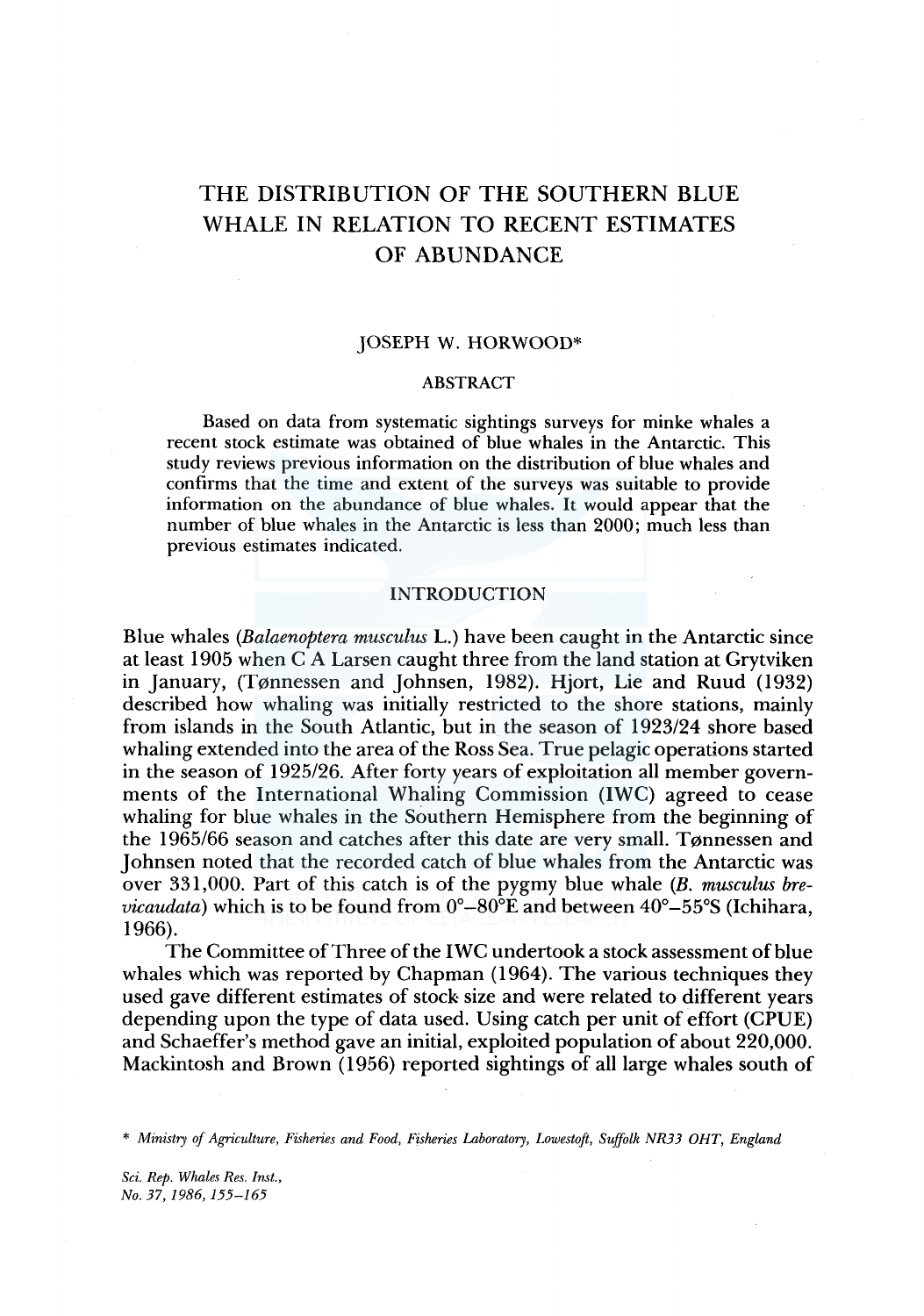the Antarctic Convergence (AC) over the period 1933/34 to 1938/39 and these data led to an estimate of the blue whale population in this region of 33,000, at that time and a standard De Lury analysis, using CPUE, gave an estimate of exploited stock in 1953/54 of 13,000, but a range of  $6-10,000$  was accepted from subsets of the data. Masaki and Yamamura ( 1978) reported on sightings of blue whales by Japanese, whaling, research ships over the period 1965 to 1977. They considered that the population of blue whales, south of 30°S, was about 12,000 over that period. Gulland (1981) reviewed these estimates. He deducted the whales sighted in the region where pygmy blue whales were found to give a modified sightings estimate of 5400 and concluded that this estimate combined with others based on analyses of CPUE indicated that the exploited population of blue whales in 1963 was around 4000. His postulated rate of increase of 4 to 5 percent would give a current population of about 10,000.

The techniques used to provide the above estimates utilize rather crude data. The analyses based on CPUE have to accommodate changes in catching efficiency, species selection, time and location of whaling and operations other than searching. The sightings do not come from systematic surveys. Consequently, the estimates should only be regarded as very approximate. In contrast, Butterworth and Dudley ( 1984) presented an estimate of blue whale numbers based on systematic sightings surveys. The background to these surveys, designed primarily to estimate numbers of minke whales, is given by Best and Ohsumi (1980) and Horwood, Best and Ohsumi (1981). The analysis of Butterworth and Dudley yielded the result that south of approximately 60°S there were about 1000 or 1600 blue whales. The lower figure is based upon 'primary' sightings which are those seen when actively searching rather than those seen whilst engaging in other operations such as confirming the identity of a previously observed school; these others are called 'secondary' sightings. The second figure is based upon both combined and Butterworth and Dudley refer to the value 1000 as negatively biased, in respect of the selection of the number of sightings utilised, and the 1600 as positively biased. Other sources of bias are discussed later. This analysis must be regarded as the most reliable to date and gives a figure much lower than any previous estimate. The numbers are also small in absolute terms especially as the blue whale has not been hunted for twenty years. Numbers in 1965 may have been half as many.

As the estimates are so low it is especially necessary to enquire if the surveys were carried out at a time when and in the locations where blue whales were formerly abundant. Such a concern is expressed by Butterworth and Dudley. In order to clarify this point this study reviews the previous literature on blue whale distributions and reports on the distribution of catches from the data originally held by the Bureau of International Whaling Statistics (BIWS).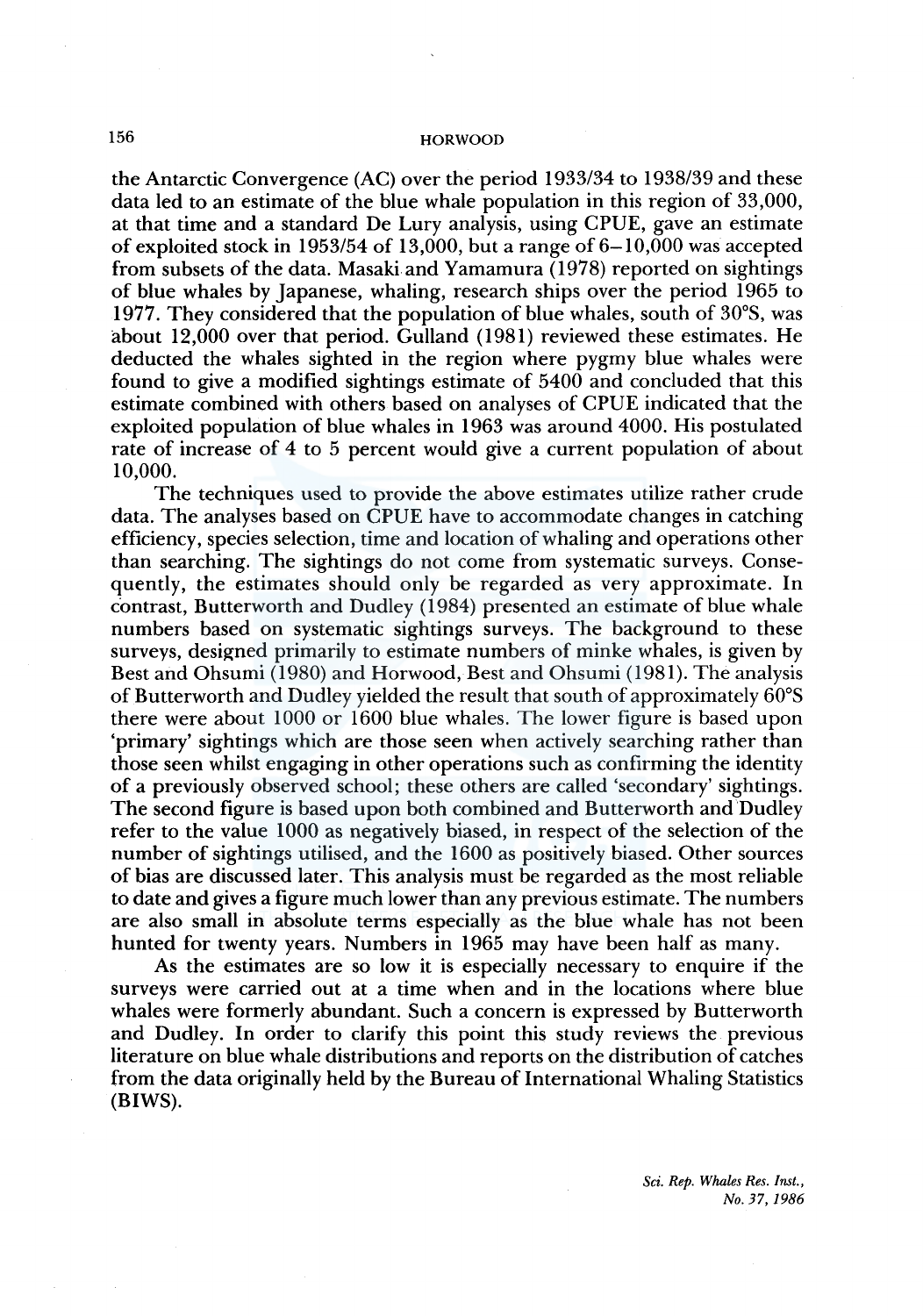## PREVIOUS DESCRIPTIONS

Many of the early Antarctic expeditions noted the occurrence of large numbers of whales particularly in the regions of the Antarctic Peninsula and the Ross Sea but most did not refer reliably to the species concerned. From a variety of observations Racovitza (1903) and Hjort (1920) showed that blue whales were common in these two localities. More detailed information arose with the introduction of pelagic whaling. In a series of articles Hjort, Lie and Ruud (1932, 1933a, 1933b, 1934) described the Norwegian pelagic whaling for the seasons 1929/30 to 1933/34. They show that very little whaling took place between  $70^{\circ}-150^{\circ}$ W but throughout the rest of the Antarctic whaling concentrated on particular grounds. The highest densities of blue whales were found from  $\overline{0}^{\circ}$  eastwards to 170°W. A review of early exploratory cruises seemed to confirm that the region between  $70^{\circ} - 150^{\circ}$ W held few whales. Their studies show that during October and November catches were mainly north of 60°S but, as the ice receded, catching was mainly south of 60° or 65°S. In the area of the Ross Sea catches were taken primarily between 65° and 70°S. Before January blue whales represented a higher percentage of the catch than fin whales but after January fin whale catches dominated. The position of the catches each month in December to February show that blue whales were taken over several degrees of latitude.

Omura (1973) published the catches of blue whales from the period 1931/32 to 1971172 by ten-degree squares and lchihara (1966) has plotted out the catch, by the Japanese pelagic fleets, of blue and pygmy blue whales by rectangles of five degrees of longitude and one degree of latitude from the seasons of 1946/47 to 1962/63. The Japanese catches show that blue whales were caught between 55° and 65°S from 35°E to 105°E, south of 60°S from 105°E to 165°E and south of 65°S from 165°E to 90°W. Substantial catches were taken from 90°W to 180°W, an area where the early Norwegian whaling did not operate.

The early pelagic catch statistics (IWS, 1937) show that from October to December blue whales were usually over 90 per cent of the catch with the proportion of fin whales increasing in January and February. Kellog (1928), Mackintosh (1965) and Omura (1973) interpreted this as a difference in the timing of the migrations of the two species and this is supported by sightings data (Gambell, 1976).

Mackintosh (1966) considered that blue and fin whales were found throughout the Antarctic and were distributed in a very similar way, the only difference was that blue whales tended to frequent slightly colder waters. This opinion is at some variance with the opinions of Ohsumi, Masaki and Kawamura (1970) who considered the distribution of the blue whale to be more like that of the minke whale, a species that is found in greatest numbers around the ice edge. Racovitza (1903) considered that blue whales seek the ice. Nishiwaki and Hayashi (1950) presented the catch of blue and fin whales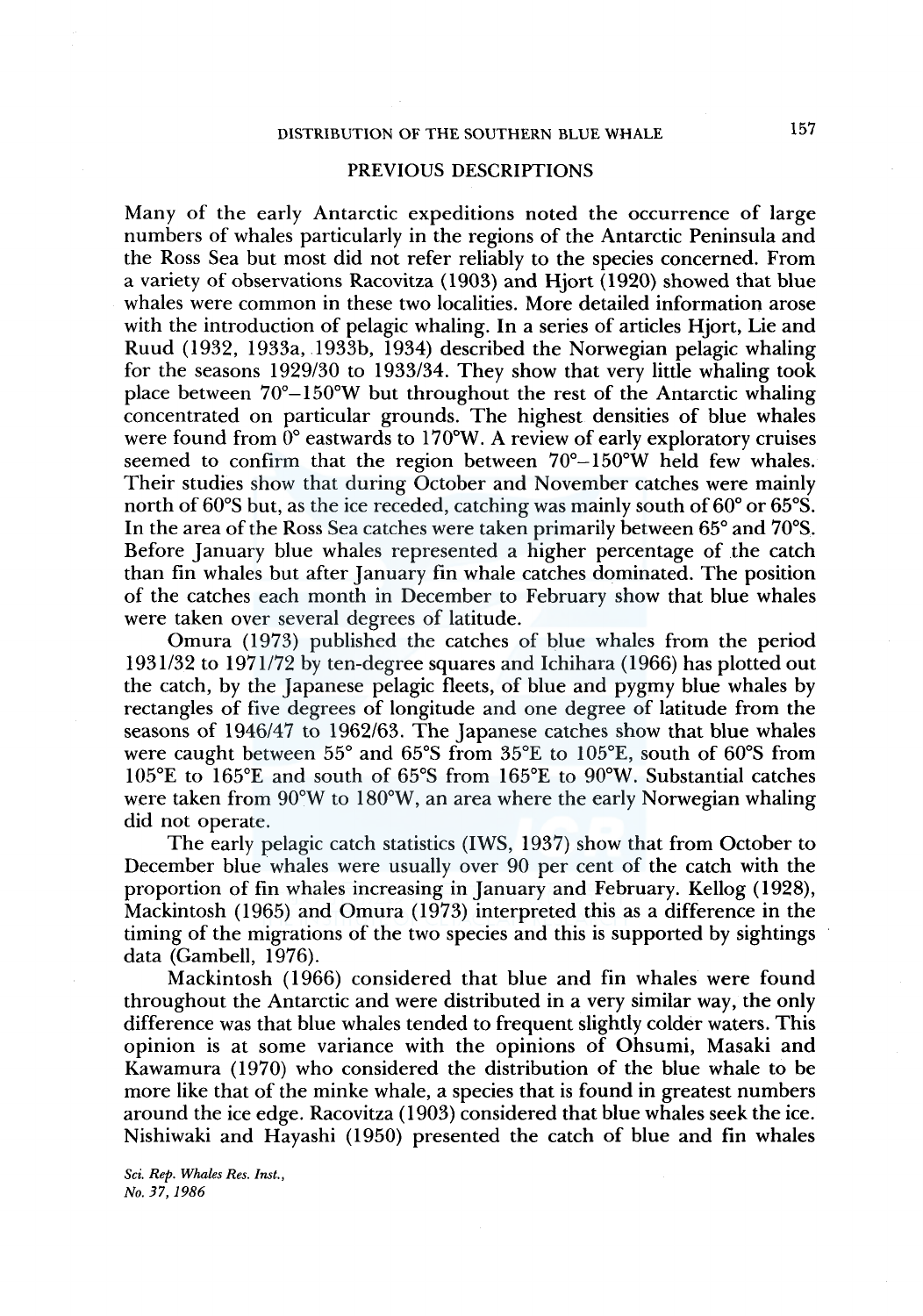from the Ross Sea in 1947/48 by one degree squares and showed that the two species occurred together in those waters but Nishiwaki and Oye (1951) also commented that few blue whales were being caught in one expedition as they were whaling on an aggregation of fin whales over 50 miles from the edge of the pack ice. Nemoto (1959) plotted the relative distribution of blue and fin whales between  $170^{\circ}E-162^{\circ}W$  for catches from 1949 to 1950 (his Figure 31). Along the ice edge blue whales comprised between  $20-100\%$  but over 60 nautical miles away from the ice edge the percentage of blue whales was 8-78%. He reported that "Whalers usually say they hunt blue whales in the pack ice and chase fin whales in the off-waters." Slijper ( 1962) says that it is well known that blue whales keep to the drifting ice whereas fin whales are found outside it.

# B.I.W.S CATCH DATA

The BIWS, Norway, kept a record of all whales caught in the Antarctic from the 1931132 season. These data are now held on computer by the Secretariat of the IWC. Tillman and Ohsumi (1981) compared the computerized records of Japanese pelagic catches with Japanese government statistics and they found that over the seasons 1939/40 and 1940/41 records published by the BIWS were correct but the computerized records did not include many fin and blue whales taken in these seasons. However, these omissions represent only a small proportion of the total number of records and the following describes the spatial and temporal distribution of pelagic catches of blue whales from the Antarctic based on the computerized records. Tønnessen and Johnsen (1982) recorded that 331,042 blue whales were caught between 1904 and 1978 in the Antarctic. The catch records show that from 1931/32 180,676 were taken by the pelagic fleets. Of these 123,346 were taken south of 60°S and 57,330 were taken to the north of 60°S.

Fig. 1 shows the catch of blue whales by day by the pelagic fleets south of 60°S. Data from 29 February are omitted. Catches reach peak numbers at the beginning of February but are high from mid-December to the beginning of March. However, various commercial, national and international agreements have regulated the beginning and ending of whaling seasons and, consequently, catches will not necessarily reflect abundance on the grounds. The whaling period has varied with species in order to give protection to humpback and blue whales. Table 1 gives the whaling periods for blue whales for the pelagic fleets extracted mainly from various volumes of the International Whaling Statistics. Before the International Agreement for the Regulation of Whaling, 1937, the allowed whaling periods and areas were regulated by whaling agreements amongst companies primarily of Norway and the UK. Not all whaling countries were bound by the periods shown in any one season.

Table 1 shows that before 1948 whaling was allowed from before the second week in December, but after 1950 catches were to be taken from January onwards. Catches of blue whales after 1950 were relatively small,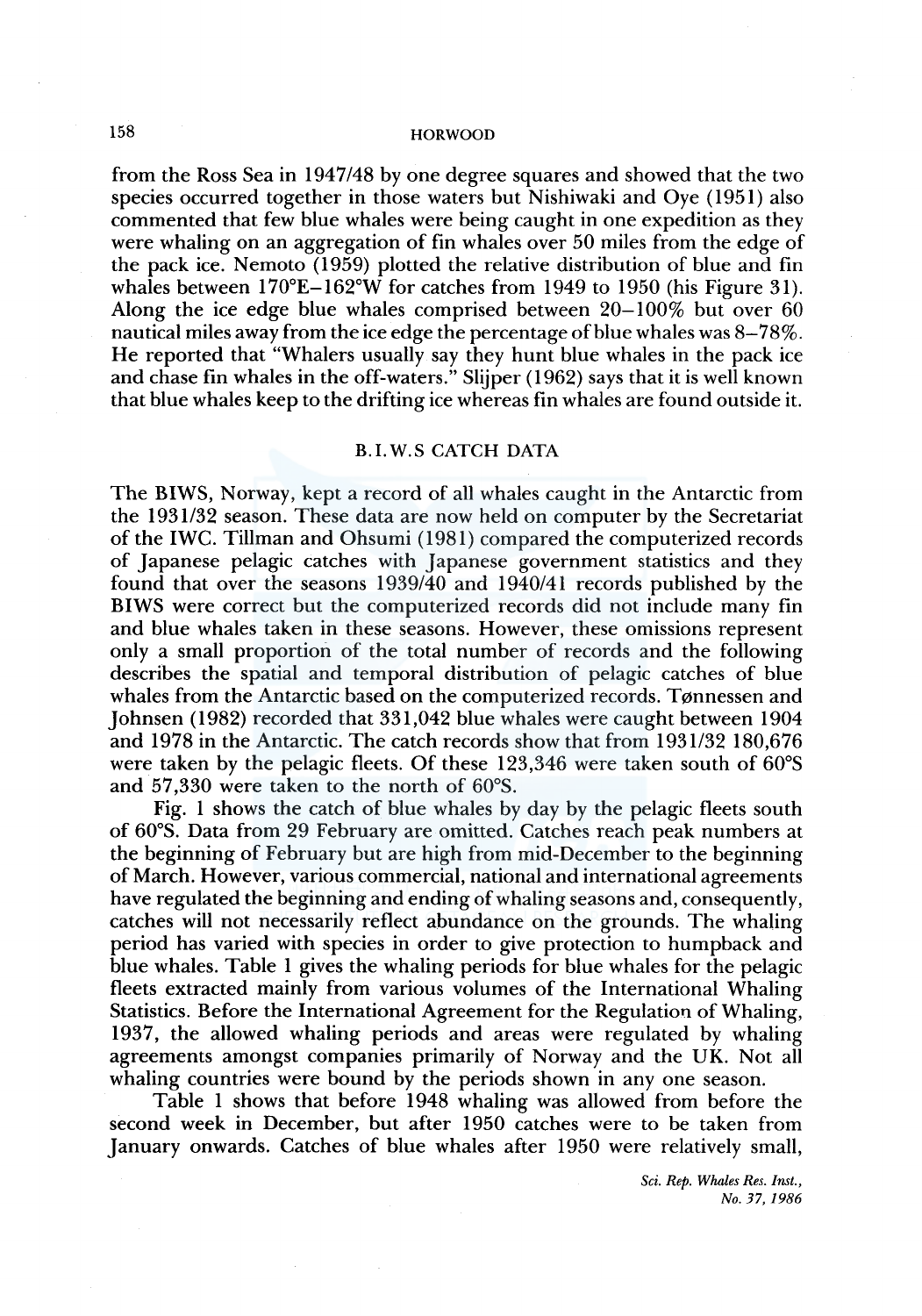

Fig. 1. The catch of blue whales by pelagic fleets in the Southern Hemisphere south of 60°S from the 1931/32 whaling season. The value for 29 February has not been included.

(Horwood, 198la). Consequently, the pattern from mid-December should not be much affected by the regulations although other operational considerations may have played a part. The rapid decline in catches at the beginning of March does look to have occurred at about the times that the closing dates for the period have operated.

The six research cruises that provided the data for the assessment by Butterworth and Dudley (1984) took place over the seasons 1978179 to 1983/84 and covered the extreme times of 24 December to 18 February; consequently there is interest in the spatial distribution of pelagic catches over these dates. South of 60°S 75,878 blue whales were recorded as caught between these dates from 1931/32. (Another 114 whales were recorded as having been caught between these dates but their positions of capture are uncertain). The distribution of these catches, plotted as numbers caught in a rectangle of ten degrees of longitude and one of latitude, is shown in Fig. 2. The cross-hatched region is where 500 or more whales were caught. The blank regions represent areas in which less than 50 whales were caught; on average, over a period of 30 years (within the above dates) and in rectangles of about 15,000 square miles, this represents less than two whales caught per year. Unfortunately whaling regulations have also affected the spatial movements of the fleets and these have also been summarised in Table 1.

Pelagic whaling was restricted to south of 40°S from the 1935/36 season but, for two years from the beginning of the 1938/39 season, an area from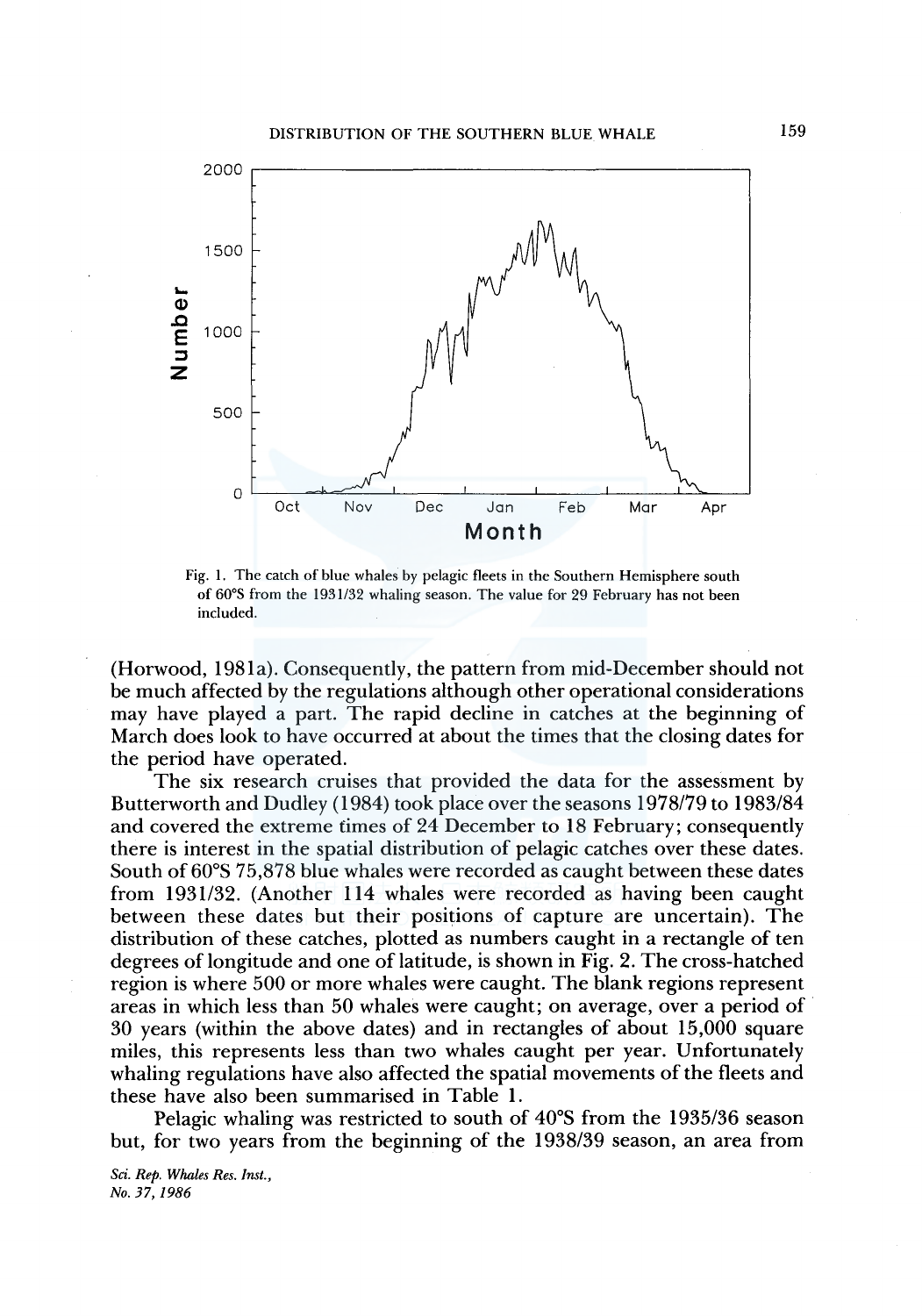| <b>Season</b> | Whaling period<br>(closing date if<br>different) <sup>1</sup> | Area                                                          | <b>Notes</b>                                                             |
|---------------|---------------------------------------------------------------|---------------------------------------------------------------|--------------------------------------------------------------------------|
| 1932/33       | 20.10.32–30.4.33<br>(14.4.33)                                 | No restrictions                                               | Geneva Convention 1931<br>production agreement<br>June 1932 <sup>2</sup> |
| 33/34         | $25.10.33-$                                                   |                                                               | Production agreement <sup>2</sup>                                        |
| 34/35         | 1.12.34-31.3.35                                               | $S \text{ of } 50^{\circ}S$<br>(Norway only)                  | Norwegian law <sup>2</sup><br>production agreement <sup>3</sup>          |
| 35/36         | 1.12.35-15.3.36                                               | $S \text{ of } 40^{\circ}S$                                   | Production agreement <sup>3</sup>                                        |
| 36/37         | $8.12.36 - 7.3.37$                                            | 11                                                            | Production agreement                                                     |
| 37/38         | $8.12.37 - 7.3.38$                                            | "                                                             | Int. Agreement for<br>Regulation of Whaling<br><b>June 1937</b>          |
| 38/39         | $8.12.38 - 7.3.39$                                            | S of 40°S 70°W-160°W<br>closed for 2 yrs.                     | Protocol of 1938                                                         |
| 39/40         | $8.12.39 - 7.3.40$                                            | $\boldsymbol{u}$                                              | $^{\prime\prime}$                                                        |
| 40/41         | $8.12.40 - 7.3.41$                                            | S of $40^\circ$                                               | $\boldsymbol{\eta}$                                                      |
| 41/42         | no pelagic whaling                                            |                                                               | $\boldsymbol{u}$                                                         |
| 42/43         | $8.12.42 - 7.3.43$                                            | $\boldsymbol{H}$                                              | $\boldsymbol{u}$                                                         |
| 43/44         | $8.12.43 - 7.3.44$                                            | n                                                             | $\boldsymbol{u}$                                                         |
| 44/45         | 24.11.44-24.3.45                                              | $\boldsymbol{u}$                                              | Protocol of 1944<br>(not ratified)                                       |
| 45/46         | 24.11.45-24.3.46                                              | n                                                             | Protocol of 1944<br>and 1945                                             |
| 46/47         | $8.12.46 - 7.4.47$                                            | $\boldsymbol{\eta}$                                           | Protocol of 1945                                                         |
| 47/48         | $8.12.47 - 7.4.48$<br>(31.3.48)                               | $S \text{ of } 40^{\circ}S$<br>70°W-160°W closed <sup>4</sup> | Protocol of 1946                                                         |
| 48/49         | $15.12.48 - 7.4.49$<br>(26.3.49)                              | $\boldsymbol{\theta}$                                         | Convention of 1946<br>and subsequent schedule                            |
| 49/50         | $22.12.49 - 7.4.50$                                           | $\pmb{\mathcal{H}}$                                           | changes apply to 1966                                                    |
|               | (15.3.50)                                                     |                                                               |                                                                          |
| 50/51         | $22.12.50 - 7.4.50$<br>(9.3.50)                               | $\boldsymbol{n}$                                              |                                                                          |
| 51/52         | $2.1.51 - 7.4.51$<br>(5.3.51)                                 | $\boldsymbol{H}$                                              |                                                                          |
| 52/53         | $2.1.53 - 7.4.53$<br>(16.3.53)                                |                                                               |                                                                          |
| 53/54         | $16.1.54 - 7.4.54$<br>(18.3.54)                               | $\boldsymbol{\mu}$                                            | Longer period for sei<br>and fin                                         |
| 54/55         | $21.1.55 - 7.4.55$<br>(19.3.55)                               | $\pmb{\mu}$                                                   |                                                                          |
| 55/56         | $1.2.56 - 7.4.56$<br>(4.3.56)                                 | S of 40°S<br>70°W opened                                      | <b>IWC 10th Meeting</b>                                                  |
| 56/57         | $1.2.57 - 7.4.57$<br>(16.3.57)                                |                                                               |                                                                          |
| 57/58         | $1.2.58 - 7.4.58$<br>(16.3.58)                                | n                                                             |                                                                          |
| 58/59         | $1.2.59 - 7.4.59$<br>(16.3.59)                                | Ħ                                                             | (Continued)                                                              |

# TABLE I. REGULATIONS AFFECTING THE PELAGIC CATCHING OF BLUE WHALES IN THE ANTARCTIC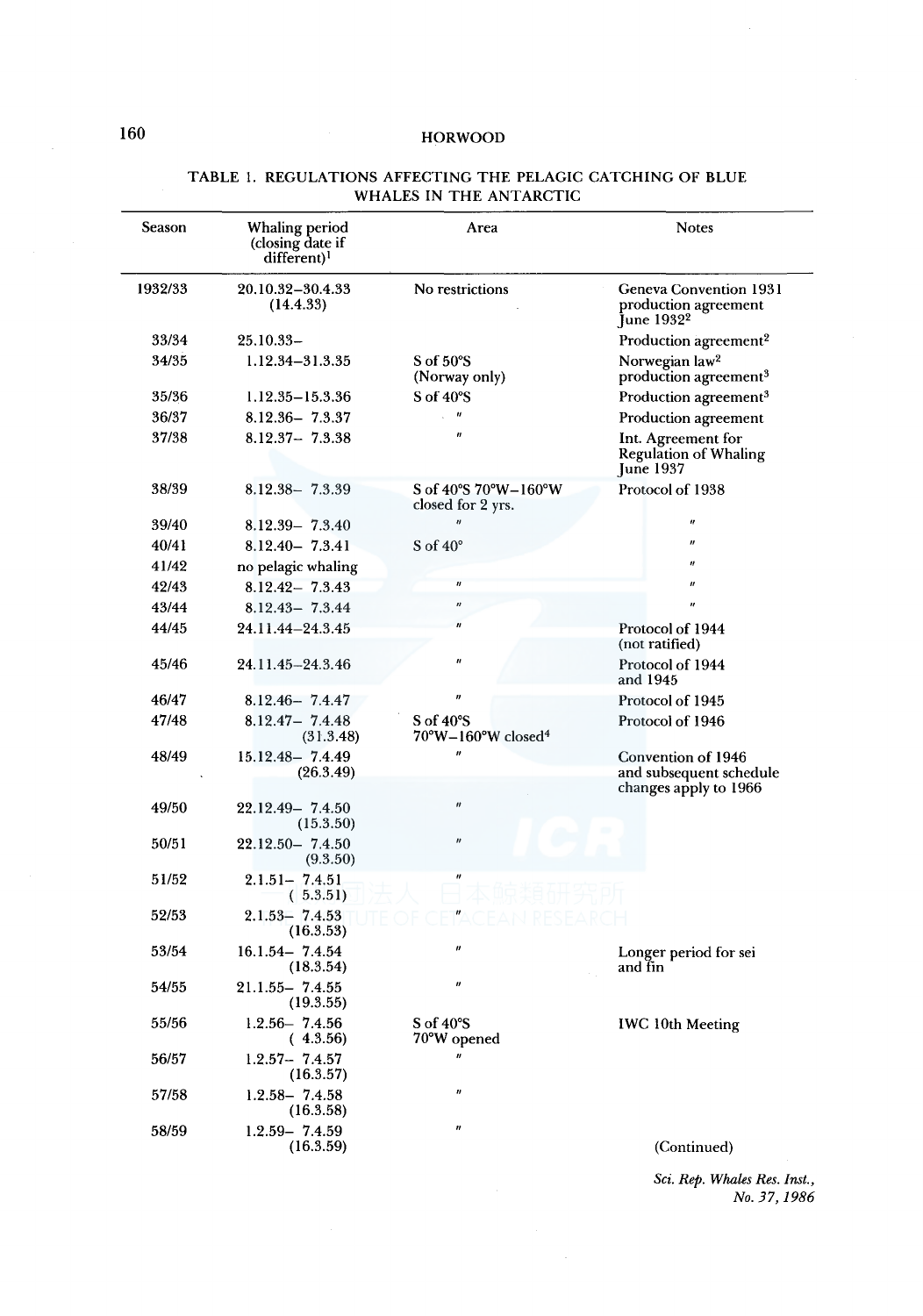### DISTRIBUTION OF THE SOUTHERN BLUE WHALE

|       | TABLE 1. (Continued)                                          |                                                |                                                                          |
|-------|---------------------------------------------------------------|------------------------------------------------|--------------------------------------------------------------------------|
| 59/60 | $1.2.60 - 7.4.60$<br>(Netherlands continued<br>until 15.4.60) | $\boldsymbol{\eta}$                            |                                                                          |
| 60/61 | $1.2.61 - 7.4.61$                                             | $^{\prime\prime}$                              |                                                                          |
| 61/62 | $1.2.62 - 7.4.62$                                             | $^{\prime\prime}$                              |                                                                          |
| 62/63 | $1.2.63 - 7.4.63$                                             | $\boldsymbol{H}$                               |                                                                          |
| 63/64 | $1.2.64 - 7.4.64$                                             | $40^{\circ} - 55^{\circ}$ S:0° $-80^{\circ}$ E | Pygmy blue area                                                          |
| 64/65 | $1.2.65 - 7.4.65$                                             | All areas closed                               | Pelagic whaling nations<br>objected and thus<br>restricted to 63/64 area |
| 65/66 |                                                               | All areas closed                               |                                                                          |

1) Actual whaling period is less if quota was reached before the end of the season. (IWS XLVI, LIV)

2) Tønnessen and Johnsen, 1982,  $pp402-408$ .

3) Tønnessen and Johnsen, 1982, pp433-439.

4) This appears to be the earliest date that the closed area could be binding following the IWC meeting of December 1946. The agreement was implemented by the 1949/50 season but it also appears that the area was not operated in, in practice, until the season of 1955/56 (Omura, 1973).

 $70^{\circ}$ W to  $160^{\circ}$ W was closed for two years. This has become known as the Sanctuary. It was also legally closed from about 1947/48 to the beginning of the 1955/56 season. There does appear to have been the intention not to whale in the area of  $70^{\circ}$ –160°W but legislation did not keep pace with events and Omura (1973) showed that no catches or effort were expended in the Sanctuary over the periods 1931/32 to 1938/39 and from 1945/46 to 1954/55. This then leaves the region with only 10 years of whaling and means that accumulated catches will not portray relative abundance inside and outside this area.

The distributions of Fig. 2 show that catches were mainly taken in whaling Areas II to V, 60°W eastwards to 170°W. Highest numbers were taken from Area II ( $0^{\circ}$ –60°W) between 60° and 63°S, in Areas III ( $0^{\circ}$ –70°E) between 60°S and the ice edge and in a few localities in Area V  $(130^{\circ}E-170^{\circ}W)$ . Very few blue whales were caught from 60°-l20°W. From 120°W to 130°E the AC is further south than in the rest of the Antarctic and few blue whales were caught north of 64°S in this region. As noted by Omura (1973) the distributions show substantial heterogeneity with longitude but also the distribution with latitude varies with Area.

### DISCUSSION

The estimate arrived at by Butterworth and Dudley (1984), of between 1000 and 1600 blue whales in the Antarctic, was based upon data acquired during surveys for minke whales over the period 1978/79 to 1983/84. In the survey period 30 schools of blue whales were found with an average school size of 1.7, and the positions where these schools were seen are given in Fig. 2. The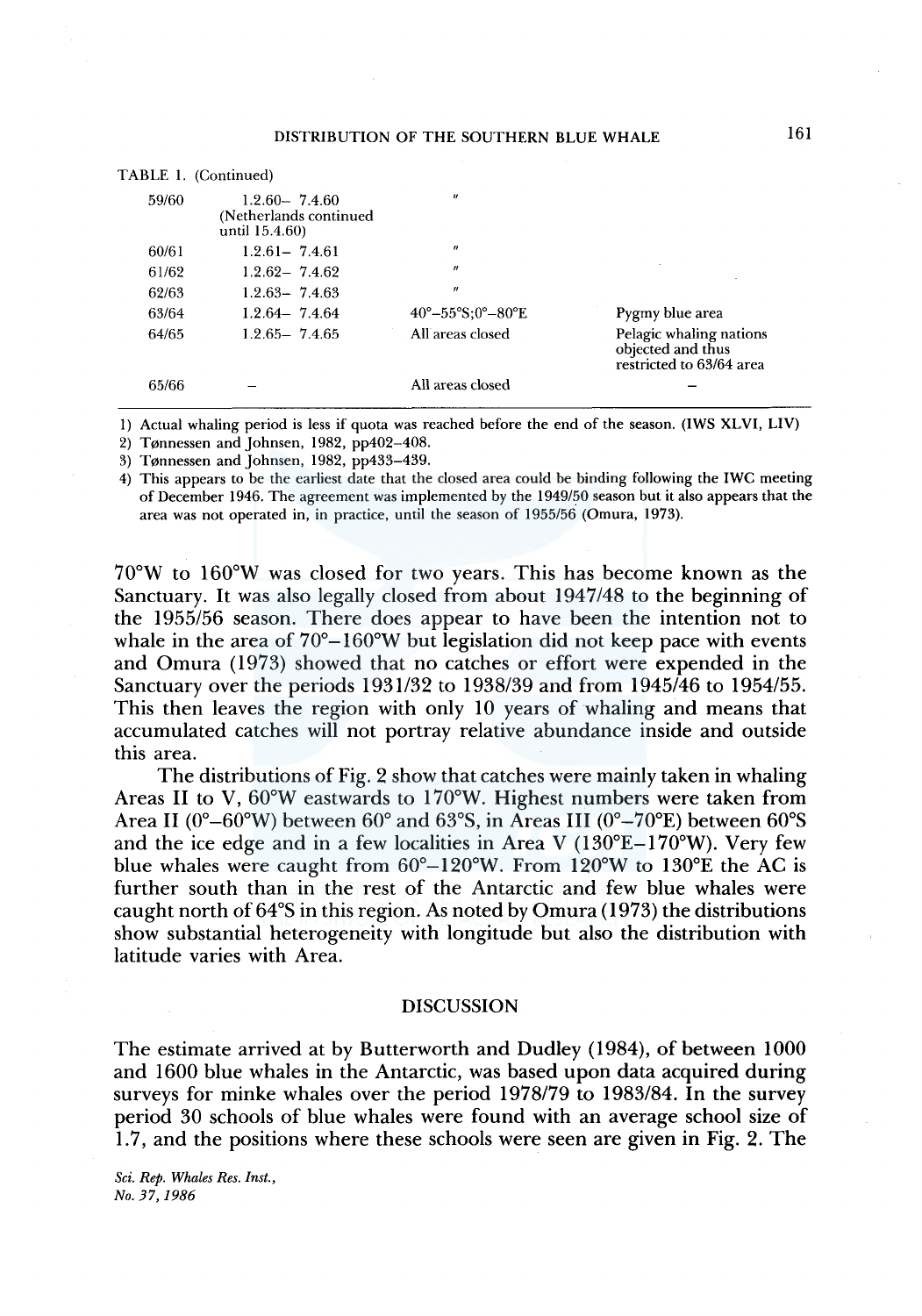

Fig. 2. The distribution of pelagic catches of blue whales south of 60°S from 193 l/32 over the period 24 December to 18 February by groupings of 10 degrees of longitude and one degree of latitude. Cross hatched regions are rectangles in which over 500 were caught over the period, hatched regions are where 50 were caught and blank regions where less than 50 where caught. The numbers represent blue whale schools found on the surveys: deleted as the two figures have been replaced by one.

estimate of 1000 was obtained using the 17 primary sightings seen in over 41,000 miles travelled in a searching mode. The higher figure of 1600 was arrived at by ignoring the distinction between primary and secondary sightings but at the same time not increasing the miles travelled.

The review of previous studies has shown that blue whales dominated the early Antarctic catches until the new year, after which catches of fin whales were more important. Sightings data confirm that blue whales do arrive in the Antarctic earlier than do fin whales, and the lower percentage of blue whales in the catch from January onwards reflects more the arrival of fin whales than the departure of blue whales. Fig. 1 shows the distribution of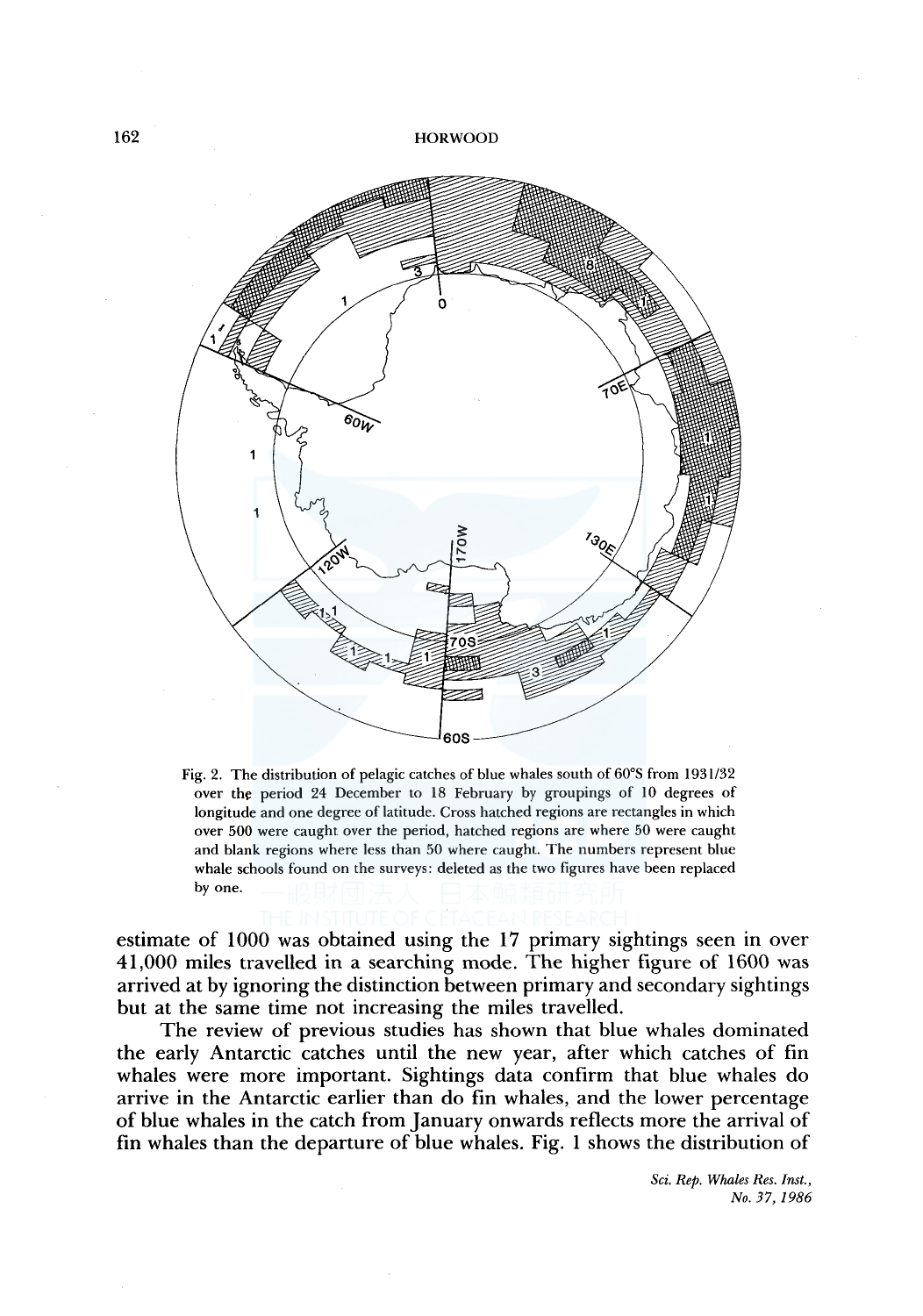# DISTRIBUTION OF THE SOUTHERN BLUE WHALE 163

catches of blue whales south of 60°S and it can be seen that over the periods in which the research cruises operated, late December to mid-February, catches of blue whales reached their peak. It has been shown that whaling regulations would not have distorted this feature and that consequently, it can be concluded that south of 60°S the research took place over the time of maximum catches and probably maximum abundance.

The area over which the sightings estimate apply is mainly south of 60°S but in fact only about 75 per cent of the area is used to obtain the estimate. Large areas are not included particularly between 60° and 65°S from 0°-35°W and between  $60^{\circ}$  and  $64^{\circ}$ S from  $0^{\circ} - 35^{\circ}$ E. Whaling Area IV (70°–130°E) was surveyed from 60°S and between 35° to 60°W the region was surveyed south of 58°S but the rest of the Antarctic was surveyed from latitudes below 60°S. However, the previous literature does not precisely define the distribution and behaviour of blue whales. Mackintosh (1966) referred to blue and fin whales as being similarly distributed and all authors agree that blue whales tend to be relatively more abundant near the ice than are fin whales. Surveys for minke whales have shown significant differences in density between sighting transects along the ice and those over 50 miles away from the ice (Horwood, 198lb), and Ohsumi *et al.* (1970) considered minke whales to be distributed in a similar way to blue whales. Other authors have referred to blue whales as being ice loving and the rather imprecise descriptions of blue whale distribution is summarised by Ruud (1956) who reported that "blue whales are supported to penetrate further into the icy regions than any other species".

The distribution of catches gives a more quantitative representation of blue whale distribution than do the previous comments. Fig. 2 shows the distribution of pelagic catches over the period of the sighting surveys. Over most of the Antarctic the whales were caught over several degrees of latitude and in general an extensive latitudinal distribution can be seen. Over the time period of the surveys 20.2% were caught north of 60°S, some of these would have been pygmy blue whales but, from the position of the catches, they would have been few. It can be seen that over late December to mid-February blue whales are distributed from the ice edge to north of 60°S. Longitudinally there is great variation. The evidence suggests that blue whales did not occur in large numbers from the Antarctic Peninsula westwards to the Ross Sea. From 120°W westwards to about 110°E the AC is further south than throughout the rest of the Antarctic and catches have largely been south of about 64°S. Catches are concentrated to the north in the sectors from 60°W to 70°E with large catches to the north of 60°S from 40°W to 60°E. It would therefore appear that the sightings cruises largely covered an area appropriate for estimating the number of blue whales. In some areas large numbers of blue whales were caught much further north than the ice edge and so the surveys, designed to count numbers of minke whales, expended too much effort along the ice edge. This would have resulted in a higher variance than if the survey had been designed for blue whales. In some locations large catches were taken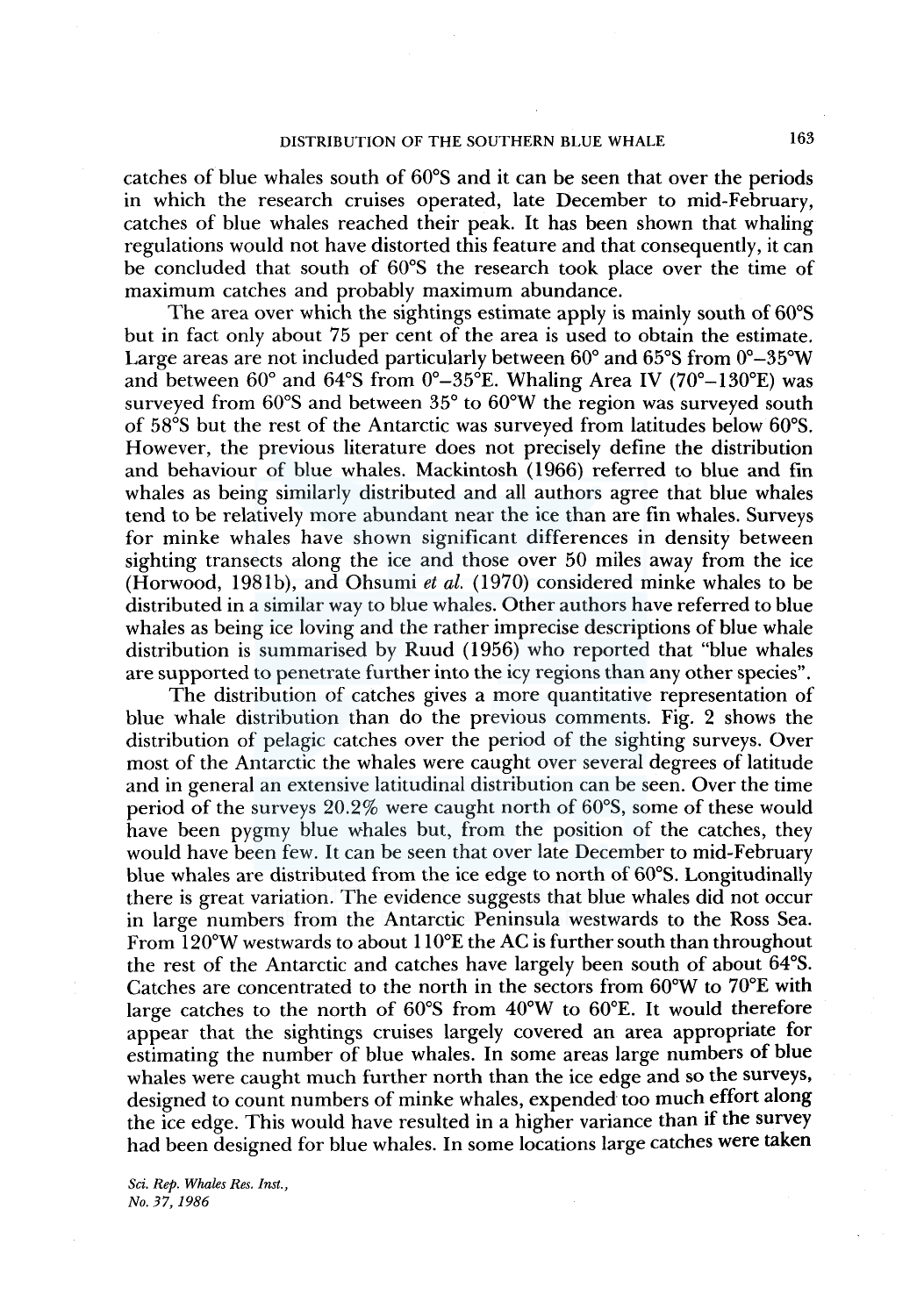north of 60°S and the estimates from the surveys neglected this component of the population.

Butterworth and Dudley (1984) discuss possible biasses in their analyses and two aspects are particularly important. Firstly not all whales near to the vessel (strictly on the track line) will be seen. For blue whales long dive times will mean that some will be missed but this is mitigated by large, visible blows. Butterworth and Dudley comment that a correction factor discussed for minke whales of 1.35 still leaves the sightings estimates much lower than others. Secondly the area used is 75% of that south of 60°S. The catch data show that significant numbers of whales are likely to have been neglected mainly from 35°W to 35°E due to the survey area being south of about 64°S in this region. At these longitudes substantial catches were also taken north of 60°S.

It is not clear that a substantial correction factor for whales missed near the ship is warranted and cumulative catches over the survey period, but outside the area used for estimation, are about 35% of the total. The review indicates that the surveys for minke whales took place at a time and in locations appropriate to extending the analysis to blue whales and that any correction factors are unlikely to increase the estimate to that given by Masaki and Yamamura (1978). Consequently, it can be concluded that the estimates provided by Butterworth and Dudley (1984), of between 1000 and 1600 blue whales in  $75\%$  of the area south of  $60^{\circ}$ S, are the most reliable to date and that. previous estimates were too high. If cumulative catches are used to raise the estimates to blue whales in the area south of 40°S then this still yields a population estimate of less than 2000 animals.

### REFERENCES

- BEST, P.B. and S. 0HSUMI, 1980. International Whaling Commission/International Decade of Cetacean Research (IWC/IDCR). Southern minke whale assessment cruise, 1978-79. *Polar Ree.,* 20 (124): 52-57.
- BUTTERWORTH, D.S. and S.F.J. DUDLEY, 1984. An estimate of the Antarctic blue whale population from sighting data from the IWC/IDCR cruises. Paper SC/36/PS 11 presented to the IWC Scientific Committee, June 1984 (unpublished). 10pp.
- CHAPMAN, D. G., 1964. Reports of the Committee of Three Scientists on the special scientific investigations of the Antarctic whale. stocks. *Rep. int. Whal. Commn,* 14: 32-106.
- GAMBELL, R., 1976. Population biology and the management of whales. *Appl. Biol.,* I: 247-343.
- GuLLAND, J.A., 1981. A note on the abundance of Antarctic blue whales. FAO Fish. Ser. (5) (Mammals in the Seas), 3: 219-228.
- HJORT, J., 1920. Memorandum on the distribution of the whales in the waters about the Antarctic Continent (1914). Appendix 13. pp95-106. *In:* Report of the Interdepartmental Committee on Research and Development in the Dependencies of the Falkland Islands with Appendices, Maps etc. Command Paper 657 H.M.S.O., London 1920. 164pp.
- HJORT, J., J. LIE, and J.T. RUUD, 1932. Norwegian pelagic whaling in the Antarctic. I. Whaling grounds in 1929-30 and 1930-31. *Hvalrddets Skrifter,* 3: 1-37 + plates.